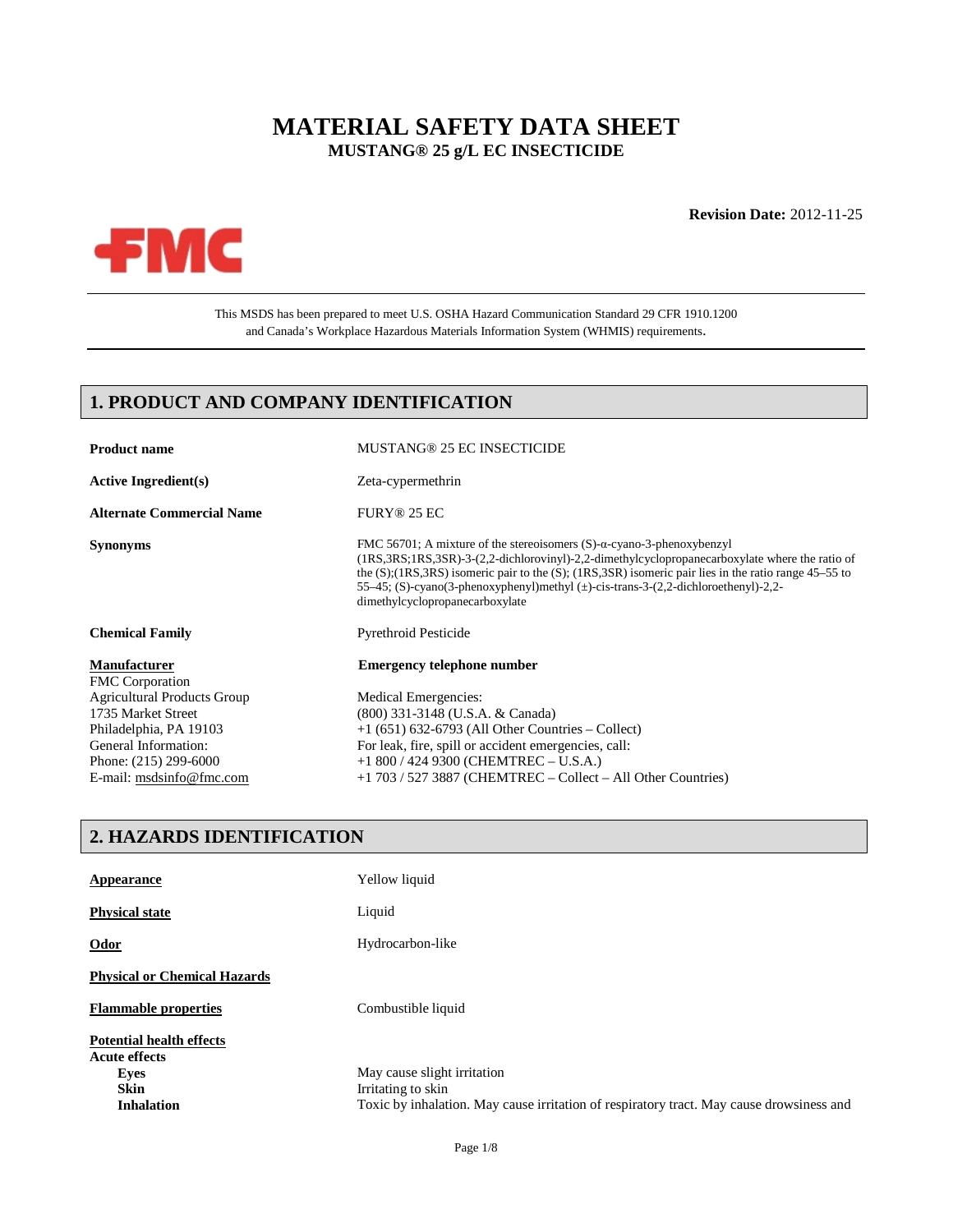dizziness.

| Ingestion                   | Harmful if swallowed. Potential for aspiration if swallowed. May cause central nervous<br>system depression.                                   |
|-----------------------------|------------------------------------------------------------------------------------------------------------------------------------------------|
| <b>Chronic effects</b>      | Repeated or prolonged exposure may cause central nervous system effects. May cause<br>adverse liver effects. May cause adverse kidney effects. |
| <b>Environmental hazard</b> | Very toxic to aquatic organisms. May cause long-term adverse effects in the aquatic<br>environment.                                            |

## **3. COMPOSITION / INFORMATION ON INGREDIENTS**

#### **Hazardous ingredients**

| <b>Chemical</b><br><b>Name</b> | $\sim$ $\sim$ $\sim$<br>No | Weight % |
|--------------------------------|----------------------------|----------|
| : Hydrocarbons<br>Aromatic     | Proprietarv                | -80      |
| -cypermethrin<br>Zeta-         | $\sim$<br>১-৩7-১<br>ر ے ر  | $\sim$ 0 |

| <b>4. FIRST AID MEASURES</b> |                                                                                                                                                                                                                                                                                                                                  |
|------------------------------|----------------------------------------------------------------------------------------------------------------------------------------------------------------------------------------------------------------------------------------------------------------------------------------------------------------------------------|
| Eye contact                  | Hold eyes open and rinse slowly and gently with water for 15 to 20 minutes. Remove<br>contact lenses, if present, after the first 5 minutes, then continue rinsing eye. Call a<br>poison control center or doctor for further treatment advice.                                                                                  |
| Skin contact                 | Take off contaminated clothing. Rinse skin immediately with plenty of water for 15-20<br>minutes. Call a poison control center or doctor for treatment advice.                                                                                                                                                                   |
| <b>Inhalation</b>            | Move person to fresh air. If person is not breathing, call 911 or an ambulance, then give<br>artificial respiration, preferably by mouth-to-mouth, if possible. Call a poison control<br>center or doctor for further treatment advice.                                                                                          |
| Ingestion                    | Immediately call a poison control center or doctor. Do not induce vomiting unless told to<br>do so by a poison control center or doctor. Do not give any liquid to the person. Do not<br>induce vomiting or give anything by mouth to an unconscious person.                                                                     |
| Notes to physician           | Contains petroleum distillate. Vomiting may cause aspiration pneumonia. This product is<br>a pyrethroid. If large amounts have been ingested, the stomach and intestines should be<br>evacuated. Treatment is symptomatic and supportive. Digestible fats, oils, or alcohol<br>may increase absorption and so should be avoided. |

## **5. FIRE-FIGHTING MEASURES**

| <b>Flammable properties</b>                                                       | Combustible liquid                                                                        |
|-----------------------------------------------------------------------------------|-------------------------------------------------------------------------------------------|
| <b>Flash Point</b><br>Method                                                      | > 82 °C / 180 °F<br>Tag closed cup                                                        |
| <b>Sensitivity to Mechanical Impact</b><br><b>Sensitivity to Static Discharge</b> | Not applicable<br>Not applicable                                                          |
| Suitable extinguishing media                                                      | Foam. Carbon dioxide $(CO_2)$ , Dry chemical, Soft stream or water fog only if necessary. |
| Protective equipment and precautions for<br>firefighters                          | Wear self-contained breathing apparatus and protective suit.                              |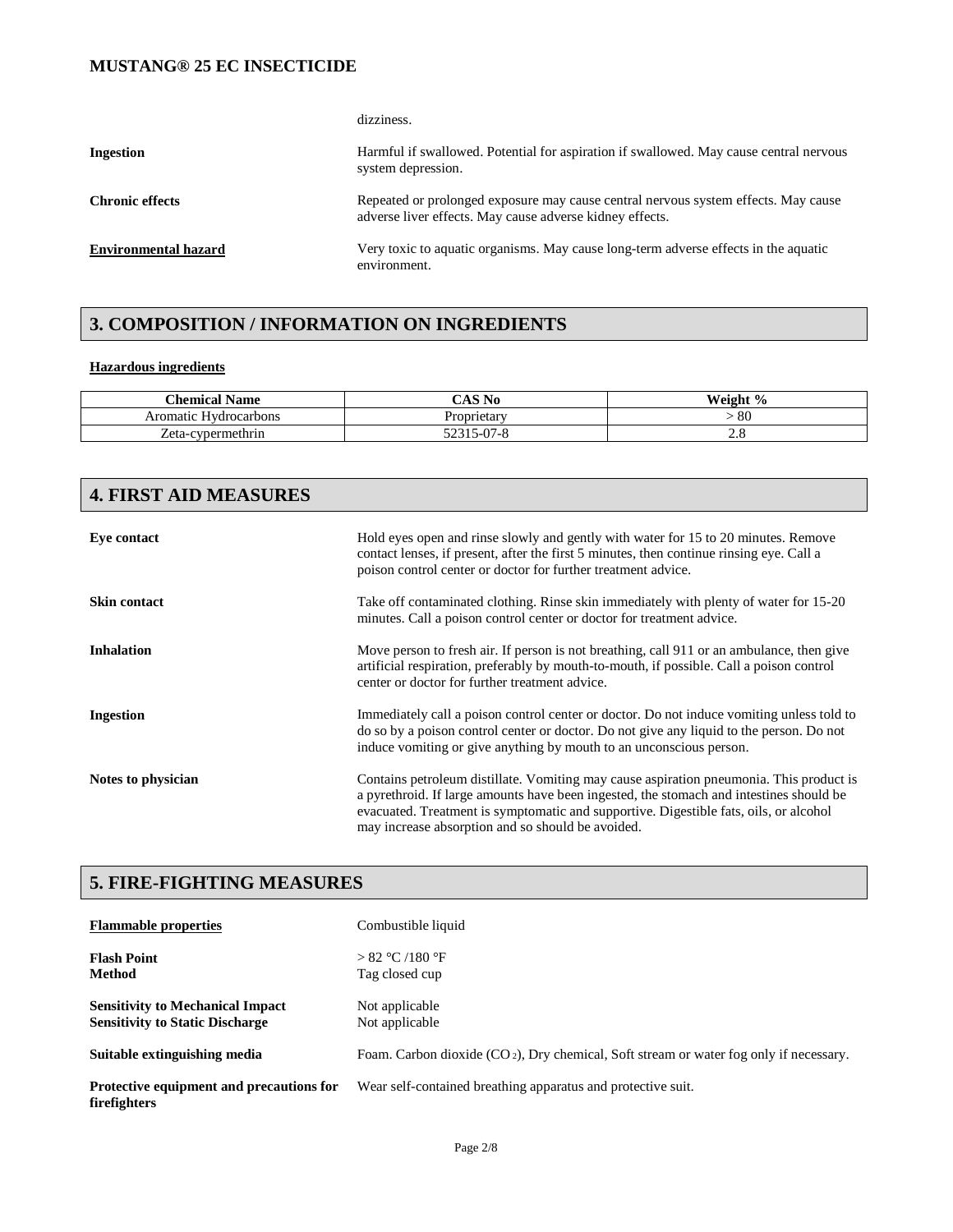**NFPA** 

| <b>Health Hazard</b>   |                   |
|------------------------|-------------------|
| <b>Flammability</b>    |                   |
| <b>Stability</b>       | $\mathbf{\Omega}$ |
| <b>Special Hazards</b> |                   |

## **6. ACCIDENTAL RELEASE MEASURES**

| <b>Personal precautions</b>      | Isolate and post spill area. Wear suitable protective clothing, gloves and eye/face<br>protection. For personal protection see section 8.                                                                                                                          |
|----------------------------------|--------------------------------------------------------------------------------------------------------------------------------------------------------------------------------------------------------------------------------------------------------------------|
| <b>Environmental precautions</b> | Keep people and animals away from and upwind of spill/leak. Keep material out of<br>lakes, streams, ponds, and sewer drains.                                                                                                                                       |
| <b>Methods for containment</b>   | Dike to prevent runoff. Absorb with earth, sand or other non-combustible material and<br>transfer to containers for later disposal.                                                                                                                                |
| Methods for cleaning up          | Clean and neutralize spill area, tools and equipment by washing with bleach water and<br>soap. Absorb rinsate and add to the collected waste. Waste must be classified and labeled<br>prior to recycling or disposal. Dispose of waste as indicated in Section 13. |
| <b>Other</b>                     | For further clean-up instructions call FMC Emergency Hotline number listed in Section<br>1 "Product and Company Identification" above.                                                                                                                             |

# **7. HANDLING AND STORAGE**

| <b>Handling</b> | Do not contaminate other pesticides, fertilizers, water, food or feed by storage or<br>disposal.                                                                                                    |
|-----------------|-----------------------------------------------------------------------------------------------------------------------------------------------------------------------------------------------------|
| <b>Storage</b>  | Keep in a dry, cool and well-ventilated place. Keep away from open flames, hot surfaces<br>and sources of ignition. Keep out of reach of children and animals. Store in original<br>container only. |

# **8. EXPOSURE CONTROLS / PERSONAL PROTECTION**

| <b>Exposure guidelines</b>           | This product does not contain any hazardous materials with occupational exposure limits<br>established by the region specific regulatory bodies                                                                                            |
|--------------------------------------|--------------------------------------------------------------------------------------------------------------------------------------------------------------------------------------------------------------------------------------------|
| Occupational exposure controls       |                                                                                                                                                                                                                                            |
| <b>Engineering measures</b>          | Apply technical measures to comply with the occupational exposure limits. When<br>working in confined spaces (tanks, containers, etc.), ensure that there is a supply of air<br>suitable for breathing and wear the recommended equipment. |
| <b>Personal Protective Equipment</b> |                                                                                                                                                                                                                                            |
| <b>General Information</b>           | If the product is used in mixtures, it is recommended that you contact the appropriate<br>protective equipment suppliers. These recommendations apply to the product as<br>supplied.                                                       |
| <b>Respiratory protection</b>        | For dust, splash, mist or spray exposures wear a filtering mask.                                                                                                                                                                           |
| <b>Eye/Face protection</b>           | For dust, splash, mist or spray exposure, wear chemical protective goggles or a face-<br>shield.                                                                                                                                           |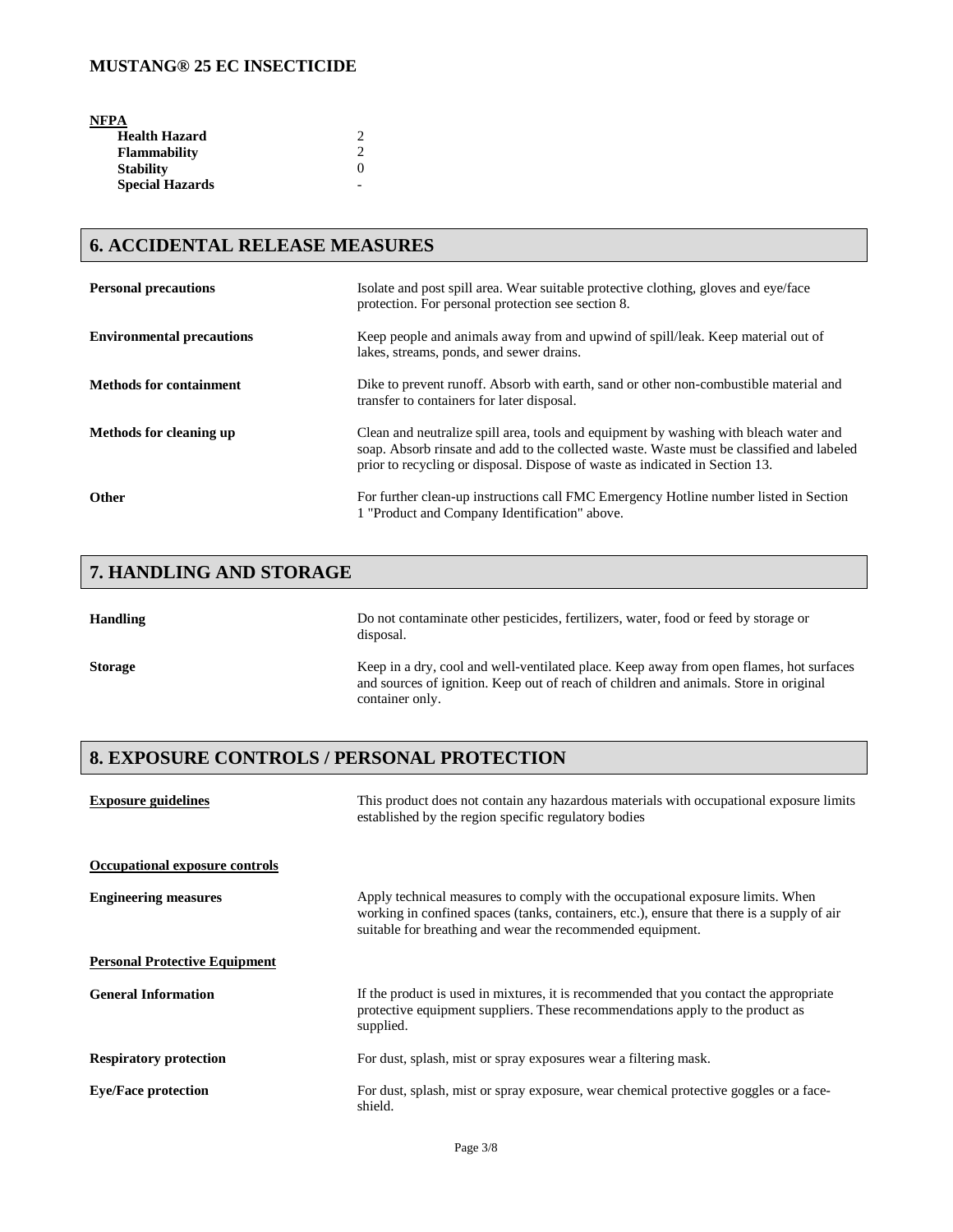| Skin and body protection | Wear long-sleeved shirt, long pants, socks, shoes, and gloves.                                                                                                                                                                                                                                                             |
|--------------------------|----------------------------------------------------------------------------------------------------------------------------------------------------------------------------------------------------------------------------------------------------------------------------------------------------------------------------|
| <b>Hand protection</b>   | Protective gloves                                                                                                                                                                                                                                                                                                          |
| <b>Hygiene measures</b>  | Clean water should be available for washing in case of eye or skin contamination. Wash<br>skin prior to eating, drinking, chewing gum or using tobacco. Shower or bathe at the end<br>of working. Remove and wash contaminated clothing before re-use. Launder work<br>clothing separately from regular household laundry. |

# **9. PHYSICAL AND CHEMICAL PROPERTIES**

| Appearance                      | Yellow liquid                  |
|---------------------------------|--------------------------------|
| Color                           | Yellow                         |
| <b>Physical state</b>           | Liquid                         |
| Odor                            | Hydrocarbon-like               |
| pН                              | $4.2 - 4.3 \ @ \ 22 \text{°C}$ |
| <b>Melting Point/Range</b>      | No information available       |
| <b>Freezing point</b>           | No information available       |
| <b>Boiling Point/Range</b>      | Not applicable                 |
| <b>Flash Point</b>              | 82 °C / 180 °F Tag closed cup  |
| <b>Evaporation rate</b>         | Not applicable                 |
| <b>Autoignition Temperature</b> | Not applicable                 |
| <b>Flammable properties</b>     | Combustible liquid             |
| Vapor pressure                  | No information available       |
| Vapor density                   | No information available       |
| <b>Density</b>                  | 8.24 lb/gal                    |
| <b>Specific Gravity</b>         | 0.996                          |
| <b>Water solubility</b>         | Emulsifies                     |
| <b>Percent volatile</b>         | No information available       |
| <b>Partition coefficient</b>    | Not applicable                 |
| <b>Viscosity</b>                | No information available       |
| <b>Oxidizing properties</b>     | Not applicable                 |

## **10. STABILITY AND REACTIVITY**

| <b>Stability</b>                        | Stable                                              |
|-----------------------------------------|-----------------------------------------------------|
| <b>Conditions to avoid</b>              | Heat, flames and sparks                             |
| <b>Hazardous decomposition products</b> | Carbon oxides. Hydrogen chloride. Hydrogen fluoride |
| <b>Hazardous polymerization</b>         | Hazardous polymerization does not occur.            |

# **11. TOXICOLOGICAL INFORMATION**

**Acute Toxicity** Signs of toxicity in laboratory animals included tremors, tonic-clonic convulsions, loss of muscle control, rales, bloody oral discharge, hypersensitivity to touch and ataxia

**Eye contact** May cause slight irritation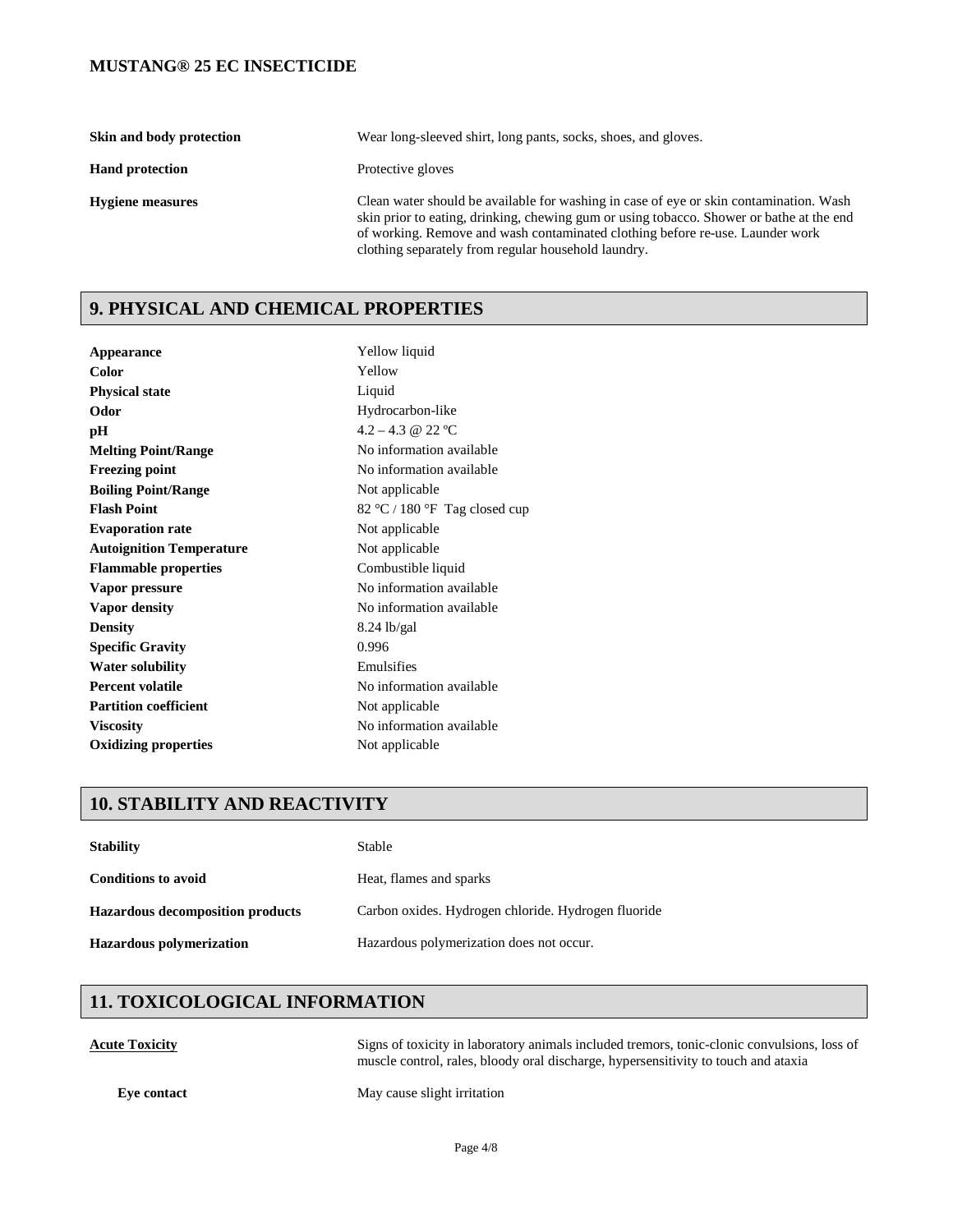| Skin contact                                   | Irritation to skin                                                                                                                                                                                                                                                                                                                                                                                                                                                 |
|------------------------------------------------|--------------------------------------------------------------------------------------------------------------------------------------------------------------------------------------------------------------------------------------------------------------------------------------------------------------------------------------------------------------------------------------------------------------------------------------------------------------------|
| <b>Ingestion</b>                               | Potential for aspiration if swallowed. Vomiting after ingestion of this product may cause<br>aspiration of aromatic hydrocarbons into the lungs, which may result in fatal pulmonary<br>edema.                                                                                                                                                                                                                                                                     |
| <b>Inhalation</b>                              | Inhalation of aromatic hydrocarbon vapors may cause dizziness, disturbances in vision,<br>drowsiness, respiratory irritation, and eye, skin and mucous membrane irritation.                                                                                                                                                                                                                                                                                        |
| $LD_{50}$ Oral                                 | $278 \text{ mg/kg}$ (rat)                                                                                                                                                                                                                                                                                                                                                                                                                                          |
| $LD_{50}$ Dermal                               | $>$ 2,000 mg/kg (rabbit)                                                                                                                                                                                                                                                                                                                                                                                                                                           |
| $LC_{50}$ Inhalation                           | $> 1.36$ mg/L 4 hr (rat)                                                                                                                                                                                                                                                                                                                                                                                                                                           |
| <b>Sensitization</b>                           | May cause sensitization by skin contact                                                                                                                                                                                                                                                                                                                                                                                                                            |
| <b>Chronic Toxicity – Other Ingredients(s)</b> |                                                                                                                                                                                                                                                                                                                                                                                                                                                                    |
| <b>Chronic Toxicity</b>                        | Repeated or prolonged exposure may cause central nervous system effects. Chronic<br>exposure to aromatic hydrocarbons may cause headaches, dizziness, loss of sensations or<br>feelings (such as numbness), and liver and kidney damage.                                                                                                                                                                                                                           |
| Carcinogenicity                                | Cypermethrin cause an increase in benign lung tumors in mice, but not in rats, and was<br>negative for genotoxicity. EPA has classified Zeta-cypermethrin as a possible human<br>carcinogen based on this information, but does not regulate based on its low cancer risk.<br>Not recognized as carcinogenic by Research Agencies (IARC, NTP, OSHA, ACGIH).                                                                                                        |
| <b>Mutagenicity</b>                            | Zeta-cypermethrin: Not genotoxic                                                                                                                                                                                                                                                                                                                                                                                                                                   |
| <b>Reproductive toxicity</b>                   | Zeta-cypermethrin: No toxicity to reproduction                                                                                                                                                                                                                                                                                                                                                                                                                     |
| <b>Neurological Effects</b>                    | Cypermethrin is known to induce neuromuscular effects (i.e. gait abnormalities, tremors,<br>reduced motor activity, changes in functional observation battery parameters and<br>convulsions) in mammals, but does not generally induce neuropathologic lesions. These<br>clinical signs occurred following an acute exposure and appeared to be transient in<br>nature. Effects occurred via oral and inhalation exposure but not by the dermal exposure<br>route. |
| <b>Developmental Toxicity</b>                  | Zeta-cypermethrin: Not teratogenic in animal studies.                                                                                                                                                                                                                                                                                                                                                                                                              |

# **12. ECOLOGICAL INFORMATION**

## **Marine pollutant** Zeta-cypermethrin

**Ecotoxicity**

## **Zeta-cypermethrin (52315-07-8)**

| $= 0.000$                   |                 |                   |                  |              |
|-----------------------------|-----------------|-------------------|------------------|--------------|
| <b>Active Ingredient(s)</b> | <b>Duration</b> | <b>Species</b>    | Value            | <b>Units</b> |
| Zeta-cypermethrin           | $EC_{50}$       | Aquatic organisms | $0.005 - 0.15$   | $\mu$ g/L    |
|                             | 96h L $C_{50}$  | Fish              | $0.07 - 2.37$    | $\mu$ g/L    |
|                             | $LD_{50}$ Oral  | Bobwhite quail    | $-2000$          | mg/kg        |
|                             | $LD_{50}$       | Bee               | $0.0014 - 0.043$ | mg/kg        |

| <b>Chemical Name</b>  | <b>Toxicity to algae</b>                         | <b>Toxicity to fish</b>                                     | <b>Toxicity to</b><br>microorganisms | <b>Toxicity to daphnia</b><br>and other aquatic<br>invertebrates |
|-----------------------|--------------------------------------------------|-------------------------------------------------------------|--------------------------------------|------------------------------------------------------------------|
| Aromatic hydrocarbons | 2.5 mg/L $EC_{50}$ 72h<br>(Skeletonema costatum) | $LC_{50}$ 19 mg/L Pimephales<br>promelas 96h $LC_{50}$ 2.34 |                                      | $EC_{50}$ 0.95 mg/L 48h                                          |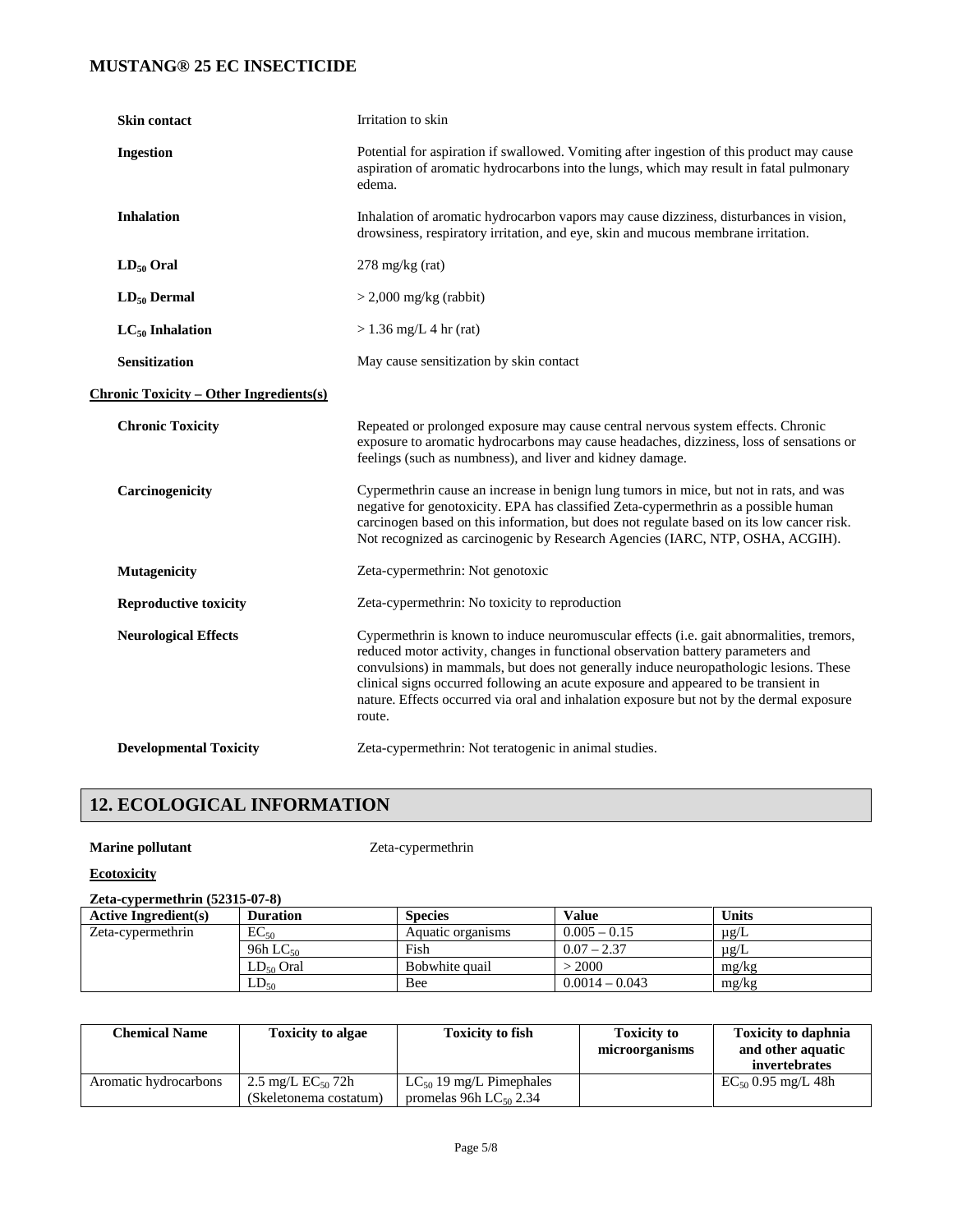|  | mg/L Oncorhynchus mykiss       |  |
|--|--------------------------------|--|
|  | 96h LC <sub>50</sub> 1740 mg/L |  |
|  | Lepomis macrochirus 96h        |  |
|  | $LC_{50}$ 45 mg/L Pimephales   |  |
|  | promelas 96h $LC_{50}$ 41 mg/L |  |
|  | Pimephales promelas 96h        |  |

#### **Environmental Fate**

#### **Zeta-cypermethrin (52315-07-8)**

| <b>Active Ingredient(s)</b> | <b>Type of Test</b>           | <b>Result</b>                                |
|-----------------------------|-------------------------------|----------------------------------------------|
| Zeta-cypermethrin           | Bioconcentration factor (BCF) | 443                                          |
|                             | Half-life in soil             | 2-4 weeks                                    |
|                             | log Pow                       |                                              |
|                             | Mobility in soil              | Not expected to reach groundwater            |
|                             | Stability in water            | Hydrolysis unstable at pH 9, half life 20-29 |
|                             |                               | days at pH 5 and 7                           |
|                             |                               |                                              |

| $\sim$ $\sim$<br>$\sim$<br>`hemical<br>Name | -lov<br>Pow                          |
|---------------------------------------------|--------------------------------------|
| hydrocarbons<br>$\Delta r$<br>Aromatic      | $\overline{\phantom{a}}$<br>.<br>v.s |

## **13. DISPOSAL CONSIDERATIONS**

**Waste disposal methods** Improper disposal of excess pesticide, spray mixture, or rinsate is prohibited. If these wastes cannot be disposed of by use according to label instructions, contact appropriate disposal authorities for guidance.

**Packing group** 

**Marine pollutant** Zeta-cypermethrin

**Contaminated packaging** Containers must be disposed of in accordance with local, state and federal regulations. Refer to the product label for container disposal instructions.

## **14. TRANSPORT INFORMATION**

#### **DOT**

| <b>Packaging Type</b>       | Bulk, Non-Bulk                                                                                                             |
|-----------------------------|----------------------------------------------------------------------------------------------------------------------------|
| <b>Proper shipping name</b> | Combustible liquid, n.o.s.                                                                                                 |
| <b>Hazard Class</b>         | Combustible                                                                                                                |
| UN/ID No                    | NA1993                                                                                                                     |
| Packing group               | Ш                                                                                                                          |
| <b>Marine pollutant</b>     | Zeta-cypermethrin                                                                                                          |
| <b>TDG</b>                  | Classification below is only applicable when shipped by vessel and is not applicable<br>when shipped by road or rail only. |
| <b>Proper shipping name</b> | Environmentally hazardous substance, liquid, n.o.s.                                                                        |
| <b>Hazard Class</b>         | 9                                                                                                                          |
| UN/ID No                    | UN 3082                                                                                                                    |
| Packing group               | Ш                                                                                                                          |
| <b>Marine pollutant</b>     | Zeta-cypermethrin                                                                                                          |
| <b>Description</b>          | UN 3082, Environmentally hazardous substance, liquid, n.o.s. (zeta-cypermethrin), 9 PG<br>III, Marine pollutant            |
| <b>ICAO/IATA</b>            |                                                                                                                            |
| UN/ID No                    | UN 3082                                                                                                                    |
| <b>Proper shipping name</b> | Environmentally hazardous substance, liquid, n.o.s.                                                                        |
| <b>Hazard Class</b>         | 9                                                                                                                          |
| Packing group               | Ш                                                                                                                          |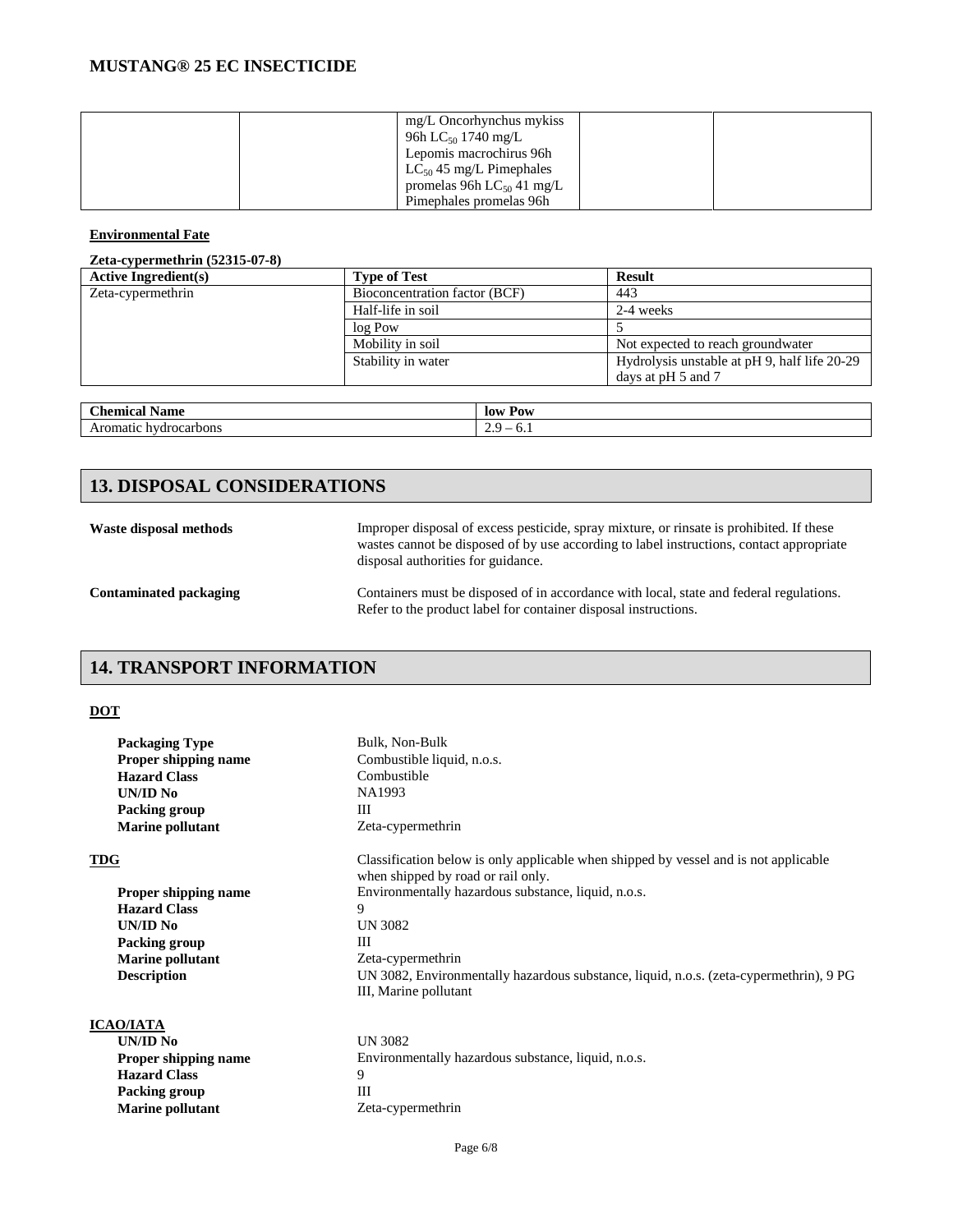| <b>Description</b>          | UN 3082, Environmentally hazardous substance, liquid, n.o.s. (zeta-cypermethrin), 9 PG<br>Ш |
|-----------------------------|---------------------------------------------------------------------------------------------|
| Limited quantity            | $30 \text{ kg}$ G                                                                           |
| <b>IMDG/IMO</b>             |                                                                                             |
| <b>Proper shipping name</b> | Environmentally hazardous substance, liquid, n.o.s.                                         |
| <b>Hazard Class</b>         | 9                                                                                           |
| UN/ID No                    | UN 3082                                                                                     |
| Packing group               | Ш                                                                                           |
| EmS No.                     | $F-A, S-F$                                                                                  |
| <b>Marine pollutant</b>     | Zeta-cypermethrin                                                                           |
|                             |                                                                                             |

## **15. REGULATORY INFORMATION**

#### **U.S. Federal Regulations**

#### **SARA 313**

Section 313 of Title III of the Superfund Amendments and Reauthorization Act of 1986 (SARA). This product contains a chemical or chemicals which are subject to the reporting requirements of the Act and Title 40 of the Code of Federal Regulations, Part 372:

| <b>SARA 311/312 Hazard Categories</b>    |     |
|------------------------------------------|-----|
| Acute health hazard                      | Yes |
| <b>Chronic Health hazard</b>             | Yes |
| <b>Fire Hazard</b>                       | Yes |
| <b>Sudden Release of Pressure Hazard</b> | No. |
| <b>Reactive Hazard</b>                   | N٥  |

#### **CERCLA**

This material, as supplied, does not contain any substances regulated as hazardous substances under the Comprehensive Environmental Response Compensation and Liability Act (CERCLA) (40 CFR 302) or the Superfund Amendments and Reauthorization Act (SARA) (40 CFR 355). There may be specific reporting requirements at the local, regional, or state level pertaining to releases of this material.

#### **International Regulations**

**Mexico – Grade** Moderate risk, Grade 2

#### **Canada**

**This product has been classified in accordance with the hazard criteria of the Controlled Products Regulations (CPR) and the MSDS contains all the information required by the CPR.**

**WHMIS Hazard Class B3 Combustible liquid** 

D1B Toxic materials D2B Toxic materials



## **16. OTHER INFORMATION**

**Revision Date:** 2012-11-25<br> **Reason for revision:** (M)SDS sec

**Reason for revision:** (M)SDS sections updated